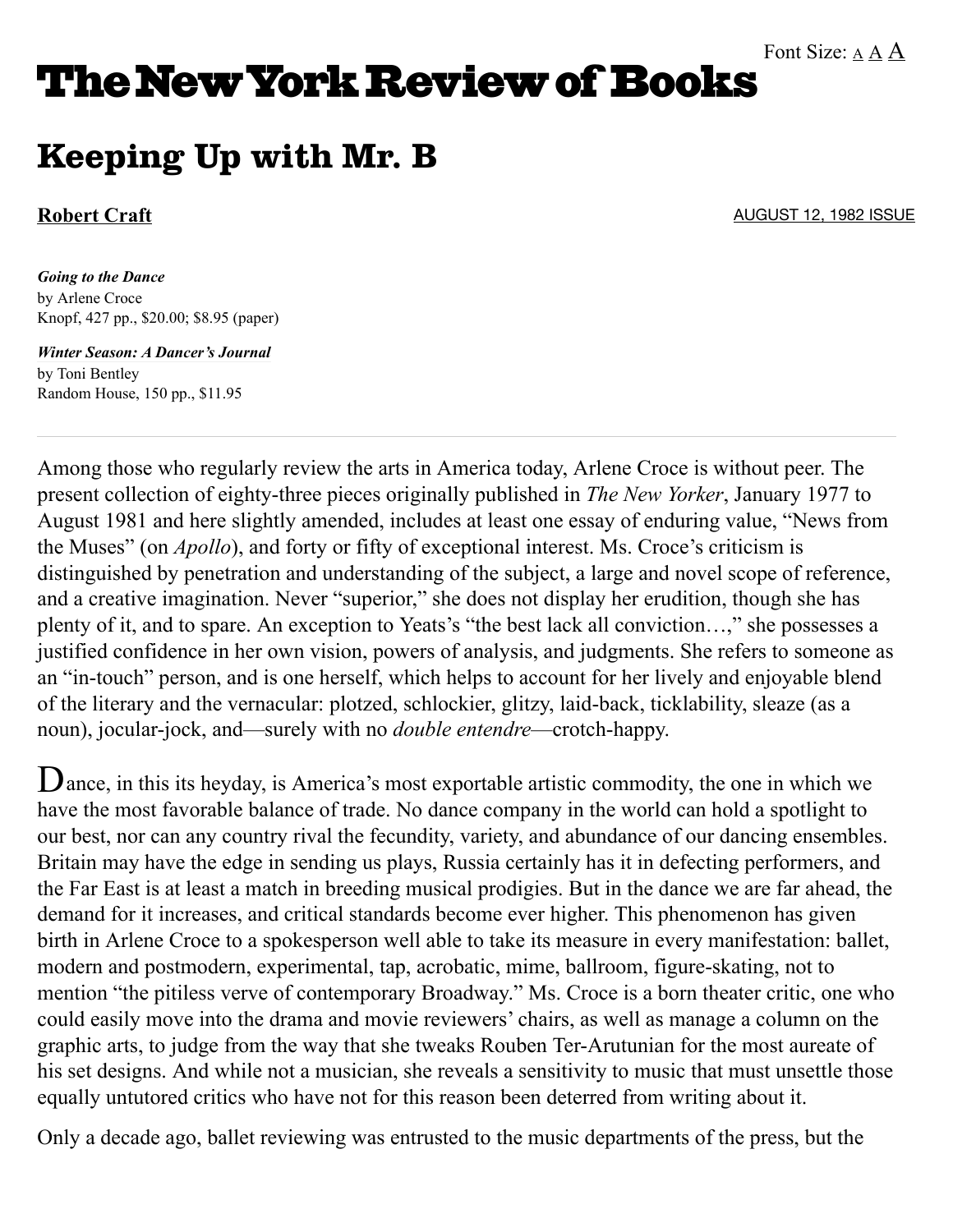expansion of the dance world has required specialization. What, then, are the tasks of its particular criticism? A symposium on the subject of writing about the dance, held at PEN headquarters in New York, December 6, 1978, elicited the following view from the choreographer Carolyn Brown:

I don't believe the written word can recreate the experience of seeing *any* dancing. Should it try, is the question. It seems to me dance writing has to do something else. $<sup>1</sup>$  $<sup>1</sup>$  $<sup>1</sup>$ </sup>

But the written word cannot convey the experience of any of the arts except the verbal. That none of the panelists, of whom Ms. Croce was one, proposed "something else" is hardly surprising. After all, the dance critic, unlike his colleague in music, lacks such tangible tools as recordings and printed scores, and even when the ballet repertory has been filmed, the videotapes cannot be similarly definitive. Individual dance performances differ more radically than musical ones do, thanks in part to music's more highly developed notation. Even the most self-indulgent conductor cannot totally override Beethoven, and the differences between renditions of the Brahms concerto by two equally capable violinists will be less significant than those between Baryshnikov and Martins in a narrative role. The dance critic, it follows, must be sensitive to the most subtle differences effected by casting,Arlene Croce herself remarks this and more:

Since ballets have no existence apart from performance, it's inevitable that, like dancers, they change over the years.

Dances are perishable goods….

Dance is a present-tense art form with no precise way of recalling or predicting itself.

D ance action, if not the experience of the dance, can be described verbally, and much of the critic's effectiveness lies here. The vividness is generally proportionate to the lapse of time between reading the review and attendance at the performance (though the ballet that Ms. Croce most clearly revived in my memory is *Calcium Light Night*, which I last saw at the New York City Ballet four years ago). In my case, the effect of words is usually limited to reminding me of positions and poses with specific performers executing them. But descriptions of movements in succession fail to form trajectories: I can see stills, but continuous movement only with rare exceptions. Thus some of the images in the following excerpt take shape in my mind, but I cannot link them:

There is a brisk fugue for the corps, flanked by two solos for the male star. In the first we recognize an elaboration and mobilization of the simple preparatory stretch and point exercise with port de bras that had occurred at the outset of the theme. The dancer swings from side to side, and then from front to back (renversé in attitude) in low vaults through space. A flurry of pirouettes decelerates in a seamless return to the theme gesture.

The passage is torn from its far more technical context, and since I am not familiar with the ballet under discussion, the words do not make a picture for me (as the figured bass "A-flat I, IV, d0Vu7,I-IVu7, Vu7, Iae" would probably not suggest the first phrase of one of Bach's best-known chorales to anyone except a professional musician). Incidentally, I doubt that choreography can represent much more of fugues than the exposition of their subjects, though parallels for stretti and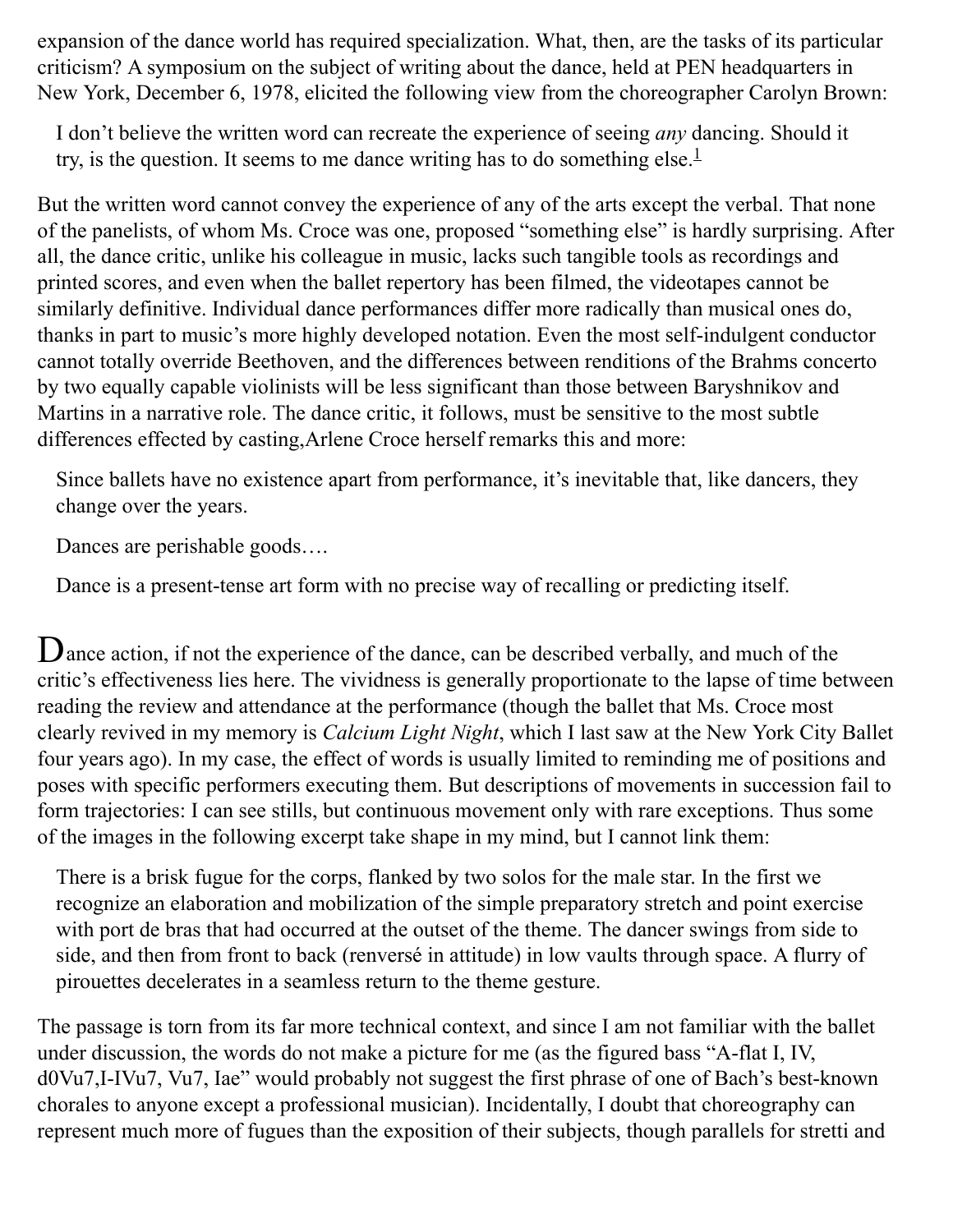other devices might be realized by color and lighting.

Although Arlene Croce's book will mean more to those who already know the dances that it discusses, it can be read with pleasure by anyone interested in the art, or if not that, in a good writer with a first-rate mind. Understandably, a volume of reprinted reviews, some of them updated reports of the same work, and including such vital statistics as the names of the orchestra conductors, is not for reading straight through. Nonetheless, the dross is minimal.

Most of the essays are cast in a format that begins with an apothegmatic pronouncement, some good ("Book musicals are dying, revues are dead"), others less so ("In choreography, if you can't be a genius, then you must be ingenious"). The arguments depend on comparisons, hence the frequency of "sounds like" (a Morton Feldman score sounds like "someone playing slow organ chords at night in a basement two houses away"), "looks like" ("[Heather] Watts, in her crimson unitard sheared off at calf and bustline, looks like a thermometer"), and "as" ("[Cynthia] Gregory was as severe as the edge of a knife"). Some of these metaphors are dazzling, but not the one that tells us a certain dancer "gave us moments of illumination as wide and blank as fate." We wish the sentence had stopped sooner: the theory that "fate is wide and blank" (hardly my conception of it) takes us off on a tangent.

Occasionally, too, Ms. Croce strains for paronomastic effects that might better have been avoided, such as "double and triple canons cannonading between piano and orchestra," and, writing of Merce Cunningham, "the French are temperamentally non-mercist (*non, merci*)." But, then, I don't care for the echoic, even "Le Monocle de Mon Oncle."

C roce's best epigrams, maxims, precepts, and distinctions seem to form themselves:

Having pursued a mixed objective, he comes away with mixed results….

One must try to distinguish history from the wistful preservation of a legend….

Slow is a dancer's idea of serious, but the danger is that her accent will smear, her line turn ropy.

("Accent" and "line" subtly invoke a parallel with verse, in which, generally, the pace retards with the intensification of thought.)

Style [is] a system of preferences….

[Baryshnikov's] Orpheus is a romantic hero, a protagonist. Balanchine's is a disinterested artist….

The ritualistic repetition [in] postmodernism…sentimentalizes the process of repetition by attributing to it more power than it possesses.

Dance impetus that comes from nothing more than mood isn't interesting enough to sustain a whole ballet….

…obscenity of every description is one of the two great driving forces behind the ballet; the other is the belief in forgiveness and salvation.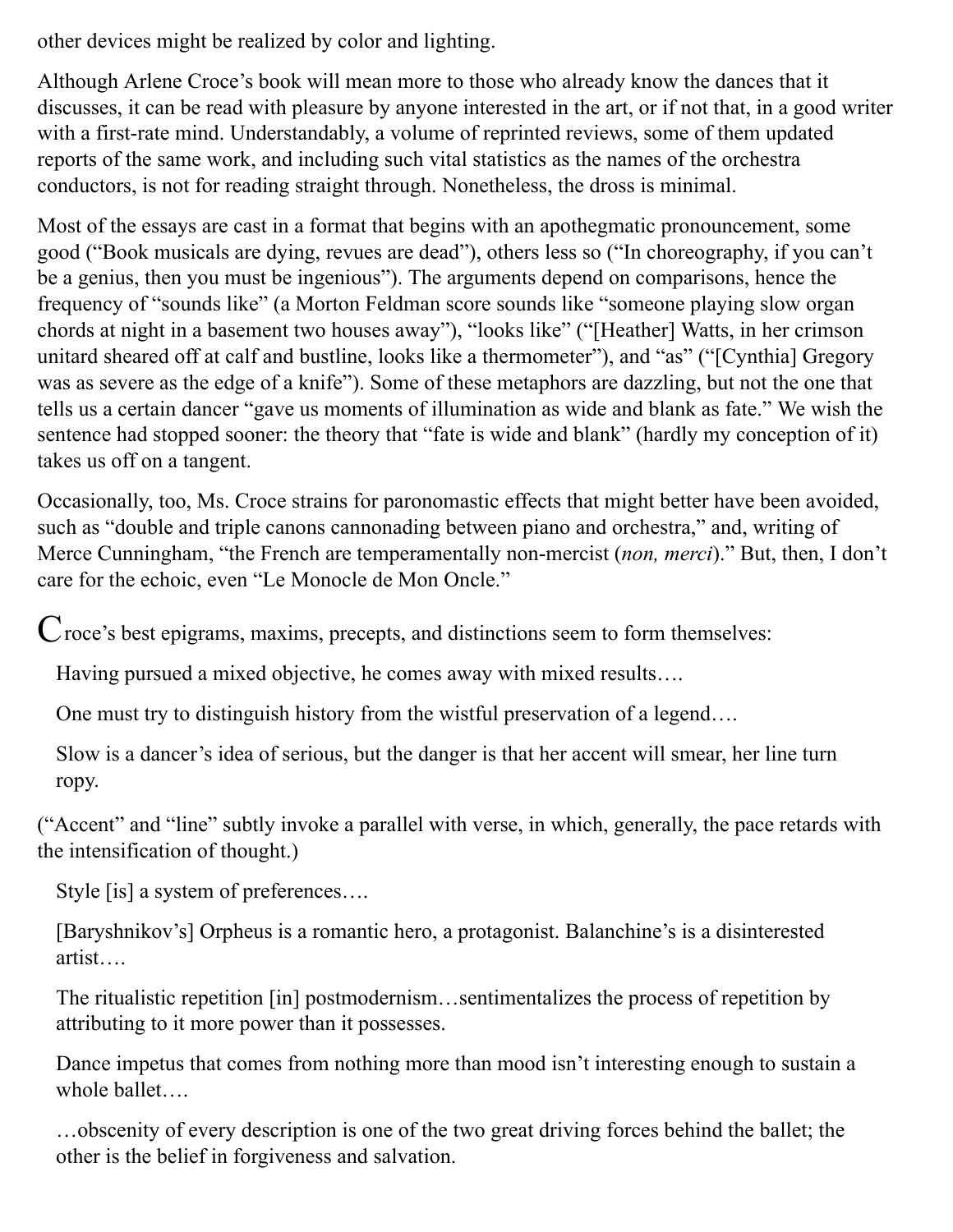Croce's wit can be devastating:

Every time I see the Béjart dancers, they've lost more muscle tone and added more makeup.

What happens next in one of [Grigorovich's] ballets is generally what happened a minute ago.

In the innocence and shamelessness of his ideas, [Valery Panov is] under the divine protection of bad taste.

At peak moments in a performance [the benefit audience] will begin perusing its program to see why it came.

I find myself not only concurring with most of Arlene Croce's judgments but also discovering that we are attracted to the same women, the "coldly enticing" Diana Adams; Suzanne Farrell, who is "sexually very potent on the stage"; Twyla Tharp, who has "beautiful, sexy legs"; Merrill Ashley, who has "lovely" and "voluptuous" ones; and Patricia McBride, who, in *Voices of Spring*, "looks lusciously round and rosy." (Yummy.) The description of a Zobeïde, "legs braced in deep fondu, body arched backward in a swoon of anticipation," is positively venal (but doesn't "fondu" refer to only one leg?). Croce can pull a leg, too (a "pure danseurnoble type [dances, at times] as if he had all that and more to uphold"), while offering valuable comments on the relationship of sex, dance, and dancers. Thus, so I believe, she correctly perceives that Prokofiev's *Romeo and Juliet* "may be the only ballet in standard repertory that homosexuals can identify with emotionally without distortion." Obviously this depends on the staging—the way the San Francisco Ballet costumes "the boys in tights and codpieces"—but to Croce's several additional reasons, one might add that the heterosexuality in this play is on the puppy-love level anyway.

T he *New Yorker* critic supports Vera Krasovskaya, Nijinsky's biographer, in her interpretation that his role as Petrushka was a sublimation of his reallife humiliation by Diaghilev. Going further, Croce sees Nijinsky's choreographic creations as a sexual autobiography, progressing from the "orgasm, self-induced" of *Faune*, to the "consciously manipulated" one of *Jeux*, and the "communal seizure" of *Sacre*. But her conclusion that Diaghilev's "personality as we know it is more Noël Coward suave than John Barrymore unctuous…" makes one wonder if "unctuous" could ever have applied to Diaghilev? Not as he appears in Stravinsky's archives, where the most frequent descriptions of his character are "liar, cheat, false friend, and insanely jealous."<sup>[2](http://www.nybooks.com/articles/archives/1982/aug/12/keeping-up-with-mr-b/?pagination=false&printpage=true#fn2-929706966)</sup>

I agree—and think Stravinsky also would have—with Arlene Croce's verdict that Paul Taylor's *Sacre* is the ultimate post-Nijinsky staging. If it serves no other purpose, Taylor's should protect the piece from ravages of the Béjart type for at least a generation. True, it is the four-hand piano version which evokes the silent-movie atmosphere for this hilarious drama of living bas-reliefs: Taylor's high jinks are inconceivable with the mammoth orchestra. Nevertheless, the music retains some of its apocalyptic power in any form, and a measure of the imagination of this choreographer is his realization that bloody murder had to be committed, even *à la* Bonnie and Clyde. My only doubt is Croce's statement that Taylor heard the music as "automatons chugging to their doom in a deterministic universe." Mightn't he simply have seen the comedy in the belly of the tragedy?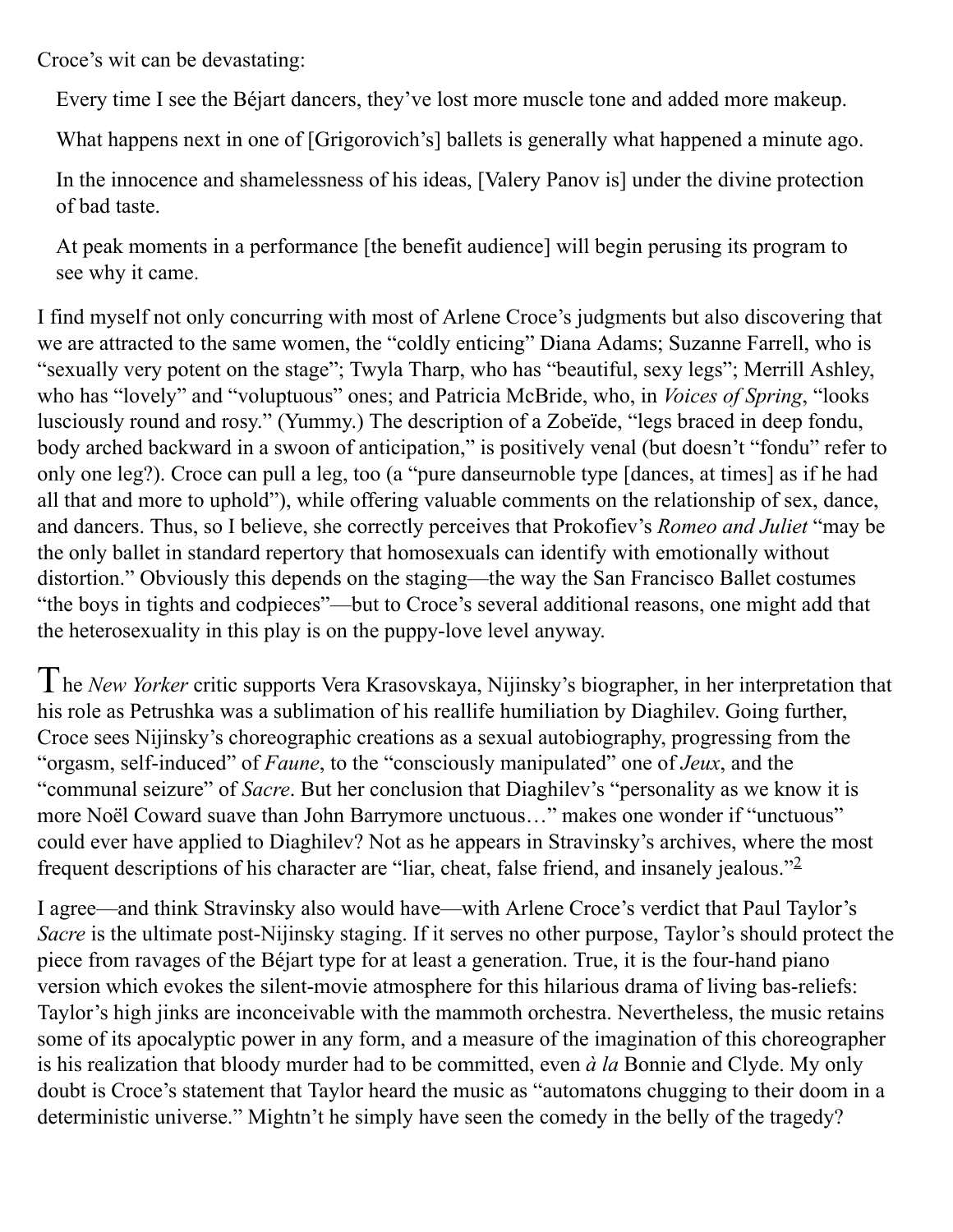roce's intuitive sense of the relationship between music and choreography is almost always  $\mathbf C$  helpful, even when translated to visual terms:

Having frozen his dancers to shivering tremolos, he does not unfreeze them when the music melts into droplets of pizzicati.

She correctly deduces that in *Apollo* Stravinsky may not have intended to have a lute as a stage prop, since he did not include "its sound in his orchestration." She notices that when the choreography responds wrongly to the music, we are "getting a statement about [the choreographer's] uncertainty as an artist." Though she may be right in her assertion that "most people identify a song's meaning through its lyric, not through its music," her example seems mistaken: "Irving Berlin's 'Blue Skies' is a…'happy' song, even though its music is a dirge." A *dirge*? She is more certainly on target when writing that "the pounding disco beat is of no use to a choreographer," and that the disintegration of the beat in present-day "pop" is a real obstacle:

Pop used to be made for dancing. Since it became a troubadour's art form…harmony has become more important. Dancers are looking for a releasing rhythm or a good tune, and the music just keeps on changing chords.

Not that many chords, either. Of a David Tudor score for a Merce Cunningham event, she asks,

How can you watch a dance with V-2 rockets whistling overhead?… Some of the dissociatedsound scores that Cunningham uses are more interfering and dictatorial than planned settings would be.

Other Croce comments on music deserve mention, but first the lack of one: she never refers to the disruptive timing of so much New York City Ballet applause, revealing the audience's insensitivity to music. Musician-readers might wonder why she calls the viola the "testiest of string instruments"; Balanchine's *Sinfonia Concertante*, one of his greatest masterpieces, is partly a work of homage to the beauties of the only feminine-gender string instrument in the modern orchestra. Yet her best remarks more than atone for a questionable few. Satie's *Relâche* "is a relic, not a classic," she writes, and "Verdi's *La Traviata*…lavishes great music on a story that should have waited for Puccini."

Ms. Croce devotes space to the use of words in dance pieces, writing of Gertrude Stein's text for *A Wedding Bouquet*:

Language so majestically impartial has power in the theatre—maybe only in the theatre.

Nothing is said, however, about the independence of verbal rhythms, a large ingredient in Stein's hypnotic language in this ballet. In an offering by Cage and Cunningham,

the words and dancing [were placed] on separate planes, and the result was that Cage distracted us every time he opened his mouth.

The problem is that

either the dance reports what the words are already saying or it strays so far from the verbal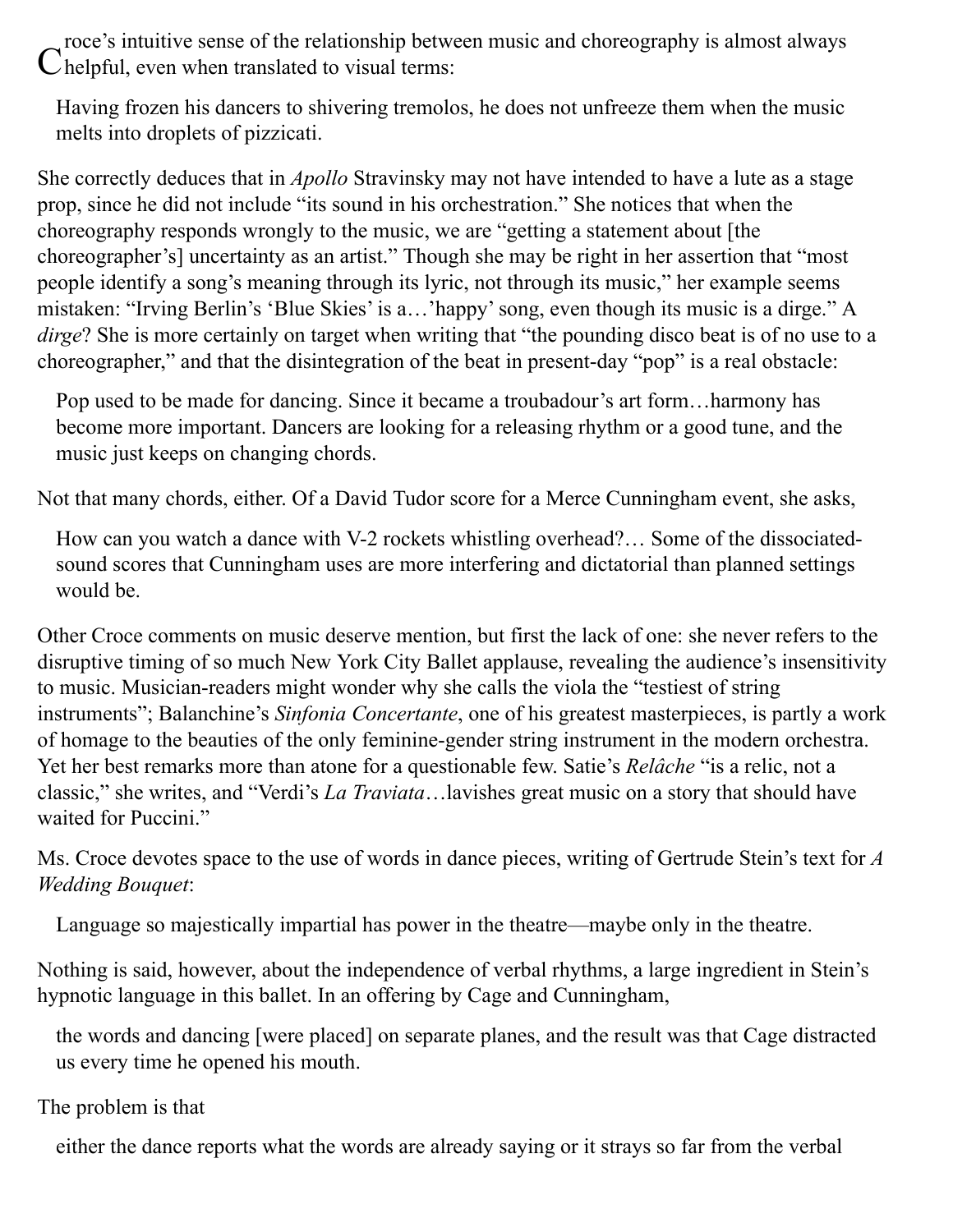meaning that I can't guess what connects the two.

G eorge Balanchine is, of course, the hero in Arlene Croce's chronicle. She hangs on his words as well as his deeds, reporting on a conversation with the artist in his later years: "It's disappointing to get stainless steel when you've been expecting old gold." As for the young Mr. B.'s daredevil Michelangesque creation-gesture in *Apollo*: "Only geniuses are really young at twentyfour; the rest of us are just childish." For this reader, her most absorbing discussions are of the choreographer's revisions and changes in his classics throughout the years—in the *Mozart Divertimento in B-flat*, for example, music that now seems to me incomplete without the choreography. When Balanchine reworks traditional ballets, the audience demands that he express a "contemporary point of view." She remarks:

The steps may not be Petipa's but their quality of expression is. And is Balanchine's at the same time. For a comparison, see his *Swan Lake*, in which both the surface and the depths of an old ballet have been organically reconceived.

In her assessment of the City Ballet's recent Tchaikovsky Festival, Croce is forced to distinguish House of Balanchine from Balanchine, comparatively little of real value by the master having emerged. Her shrewdest comment on the occasion pertains to the dependence of the music, as choreographic material, on the visual arts, for "Tchaikovsky cannot be expressed in absolutist, abstract terms." Because of this, perhaps, her article focuses on the composer's personality, and her remarks on him are based on Constant Lambert's rather shopworn distinction between the side which "cries for the moon" and the one which is "content to gaze at its beauty." But can it be said, *tout simple*, that Tchaikovsky "really was sacrificed on the altar of social hypocrisy" without suggesting that more profound inner causes were also responsible for his suicide?

Finally, let me say of Arlene Croce as she says of a dancer:

We recognize the analytical powers of an artist [who is aware of] the most delicate emotional distinctions in movement and makes us see them, too....

She loves the dance, and in her patient, close attention to it conveys this love to us. What she writes about the art will affect our thinking for a long time to come.

T oni Bentley's diary of a recent threemonth season dancing in the corps of the New York City Ballet is a minimarvel, impossible to put down. One wants to say of the book, as she exclaims of a backstage incident in the State Theater, "How delightful, how refreshing!" When she tells us that "I am twenty-two and feel that my career is at a standstill," we feel *her* age, not ours.

I cannot comment on Ms. Bentley's abilities as a dancer, even in potential (she pokes fun at the NYCB for the way it regards all less-than-luminaries as "potential"). But I am certain of her talent as a writer. Despite George Balanchine's exhortations not to think but to do, she cogitates as she dances, and knows that the writing of this book contradicts the total dedication required of NYCB members. But then her subject is the war between the demands of a career as a dancer and the living of a normal life. Ballet schools, she suggests, should devote "one hour a week for learning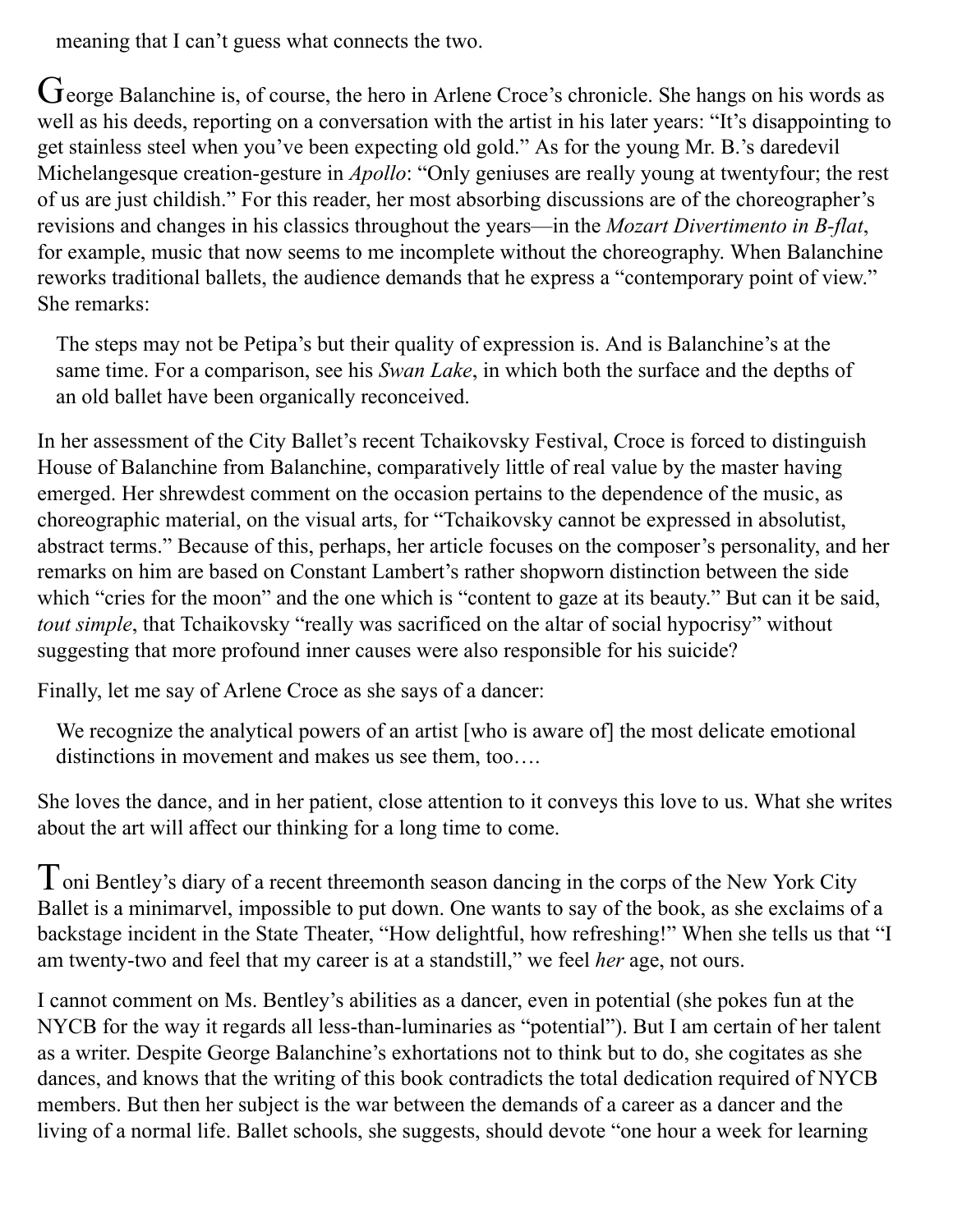about life, the world, and other possibilities."

Toni Bentley is acutely self-aware without being self-obsessed. She can laugh at her *amour-propre*:

I refused to replace a girl in what was originally my part…and was taken out. Then they asked me to replace her when she was ill. I refused, so I don't dance and have loads of self-respect. I can envision the day when one has nothing but self-respect.

Her accounts of Mr. B—in this book the hypocoristic indentification is preferred—are keenly observed and laconically conveyed:

He is old, gray; he squints and arches his head upward to make her analyze herself. He rises and jumps around, showing her where to go, how to do it. "Where did you learn that? Did you go somewhere?"

He is already fearful and suspicious that she will desert him and go to another for help. She assures him that no one taught her, she just did it alone. She has taught herself. He will change it.

All eyes focus on the two, moving from Darci [Kistler] to Balanchine, from Balanchine to Darci. Everyone wants to know what he thinks of her every step. The eyes flit back and forth, back and forth, trying to correlate and imagine their two minds. It is romantic, Darci at sixteen, Balanchine at seventy-six, coaching. It is beautiful to see.

As a dancer's-eye portrait of the choreographer, a divinity to Ms. Bentley as well as, apparently, to everyone else in the NYCB and to uncounted other ballet lovers in the world beyond, the book is invaluable.

In Ms. Bentley's paean, Mr. B. is:

…our mother, our father, our friend, our guide, our mentor, our destiny….

He knows all, sees all, and controls all. … He seems to believe in self-discovery, and at times that is hell—when one knows that he knows but will not tell…. His power over us is unique….

She tells us "how wonderfully human he is," not lacking "anything human, spiritual, emotional, or practical," and how direct and simple. But to dance for Balanchine is to give one's utmost and all of the time. She repeats his *carpe diem* philosophy: "What are you waiting for? What are you saving for? Now is all there is."

E laborating on the differences between the performer and the creator, she envies the latter his choice of "how, when, and where to present [his] vision" and "the privacy [he] is allowed, and allows himself." In contrast, "we must be like trained animals…be spontaneous in public in front of three thousand pairs of eyes," though one pair, Mr. B's, sees "more than all of the others put together." The dancer's share in creativity comes through the "direct connection to the heavens and the gods—Balanchine and Stravinsky received their talents and visions from God…we are the paint in the pot."